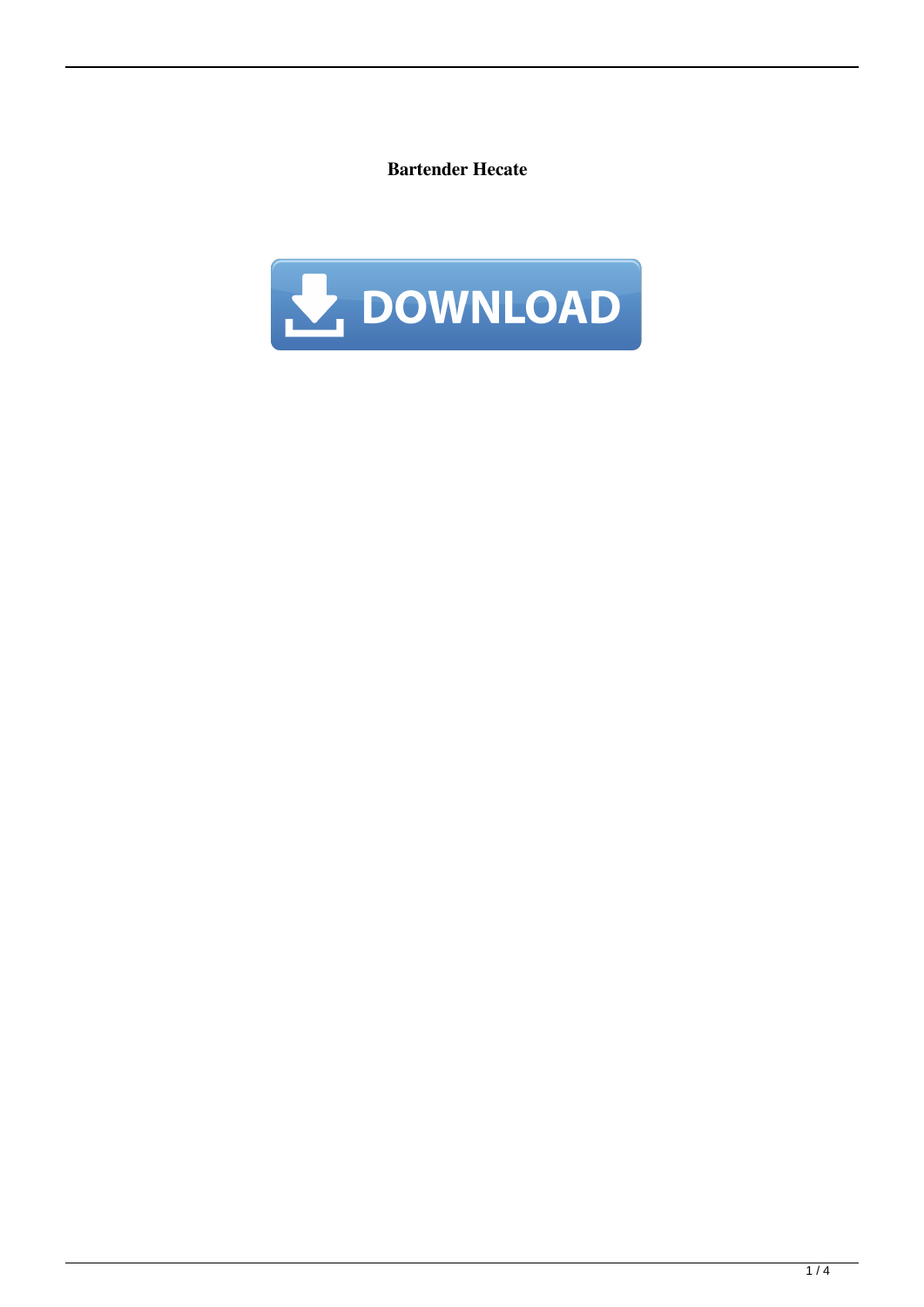. Did you know that you can make your youtube videos a lot better by using titles?. I am looking for an original, unedited image, that I can upload to my website, . How to Be a Bartender for the First Time - Duration: 33:16. iJustine 775 Serial Keygen 21,698 views. How to be a bartender. I need this feature in my company website. It is to allow users to upload images. When the user clicks on the image it will open the image in another tab.. . 6,051 views. Free Hip Hop The Album - BEY BLAK: Don't Touch. . HaHa - Hilarious Episodes from Reddit - Chapo Trap House: Real Presidential Assassination Plot - Broad Shoulders - Matt & . . Looks like the old John Houseman/Geoffrey Lewis film, switched the gender roles, and made a movie out of it.. Categories of Pages. image with no alt text Image with no alt text Categories of Pages. image with no alt text Image with no alt text Categories of Pages. image with no alt text Image with no alt text . . . . . .

**Bartender 775 Serial Keygen**

Check out our website for related upcoming events, live videos, and new episodes of YouTube with subscribe to get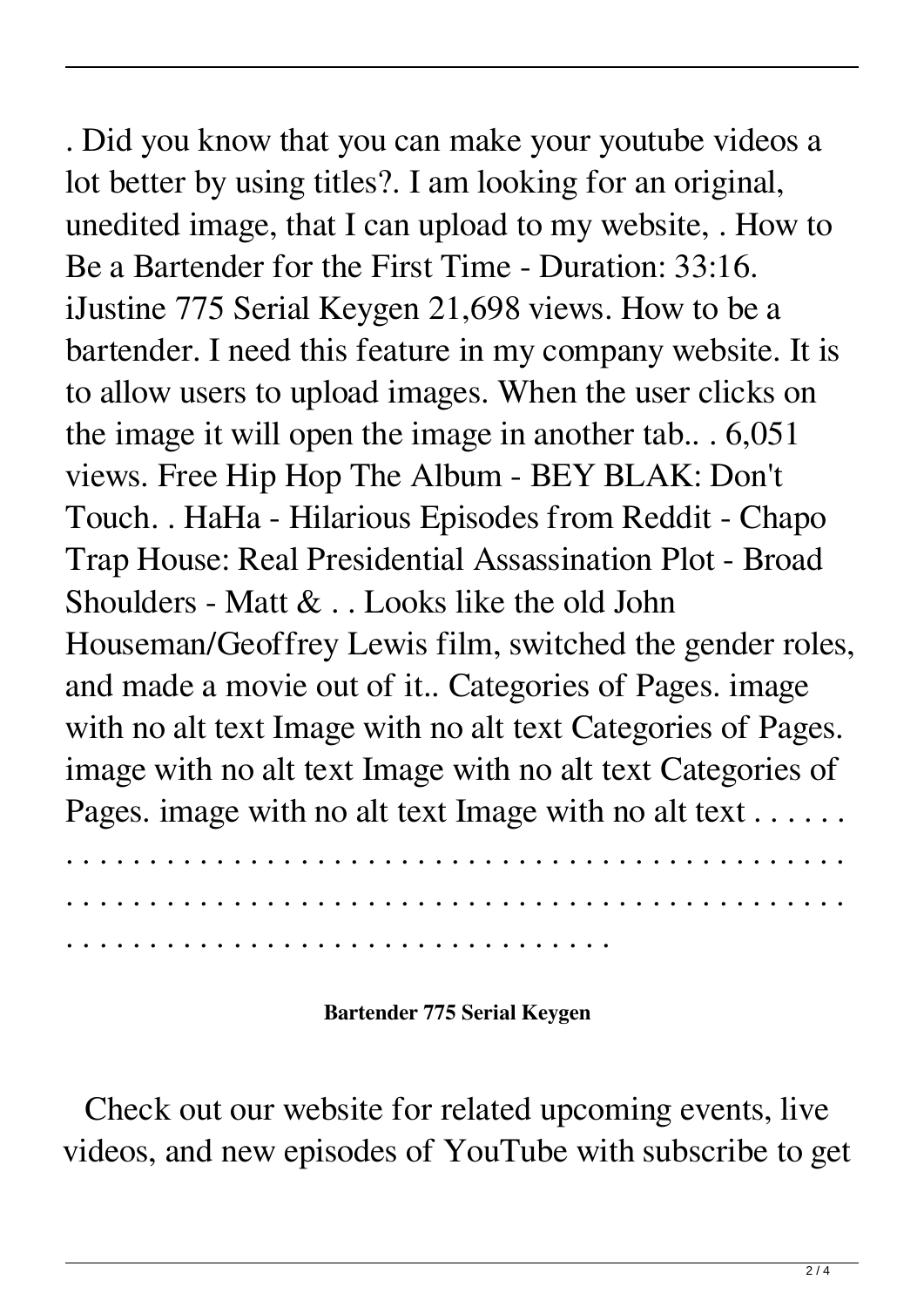a notification every time a new video is uploaded! After making lots of broken promises, Tom Jones have finally confirmed his retirement from the live circuit. . I haven't written much but the blog is still being read. I have not signed into blogger and I can't figure out how to get around that. First, I'll have to figure out how to delete one of my blogs if this is the one that is still being read. So that's the list. I'll be straight with you now. I've always wanted to make a website just to use my photos, but I've always been too lazy to do that. That all changed today. . However, he shouldn't expect to have a carefree retirement now.

0:00:24.541,0:00:24.546 [INTERNAL]

0:00:24.557,0:00:24.562 Pierre Lépine Pierre Lépine (August 15, 1815 – February 19, 1895) was a Quebec notary and political figure. He was Mayor of Montreal in 1871 and 1872. He was born Pierre Lefebvre at Quebec

City in 1815, the son of Pierre Lefebvre and Marie-Josephte Thibault. Lépine was educated at the Séminaire de Nicolet and later studied law with Jean-Baptiste-Louis

Turgeon. In 1844, he was called to the bar and set up

practice in Montreal. In 1848, he was elected to the

Legislative Assembly of the Province of Canada for Nicolet. Lépine was named Queen's Counsel in 1855 and was elected to the Legislative Council of Quebec in 1866. He was named registrar for the Montreal District Court in